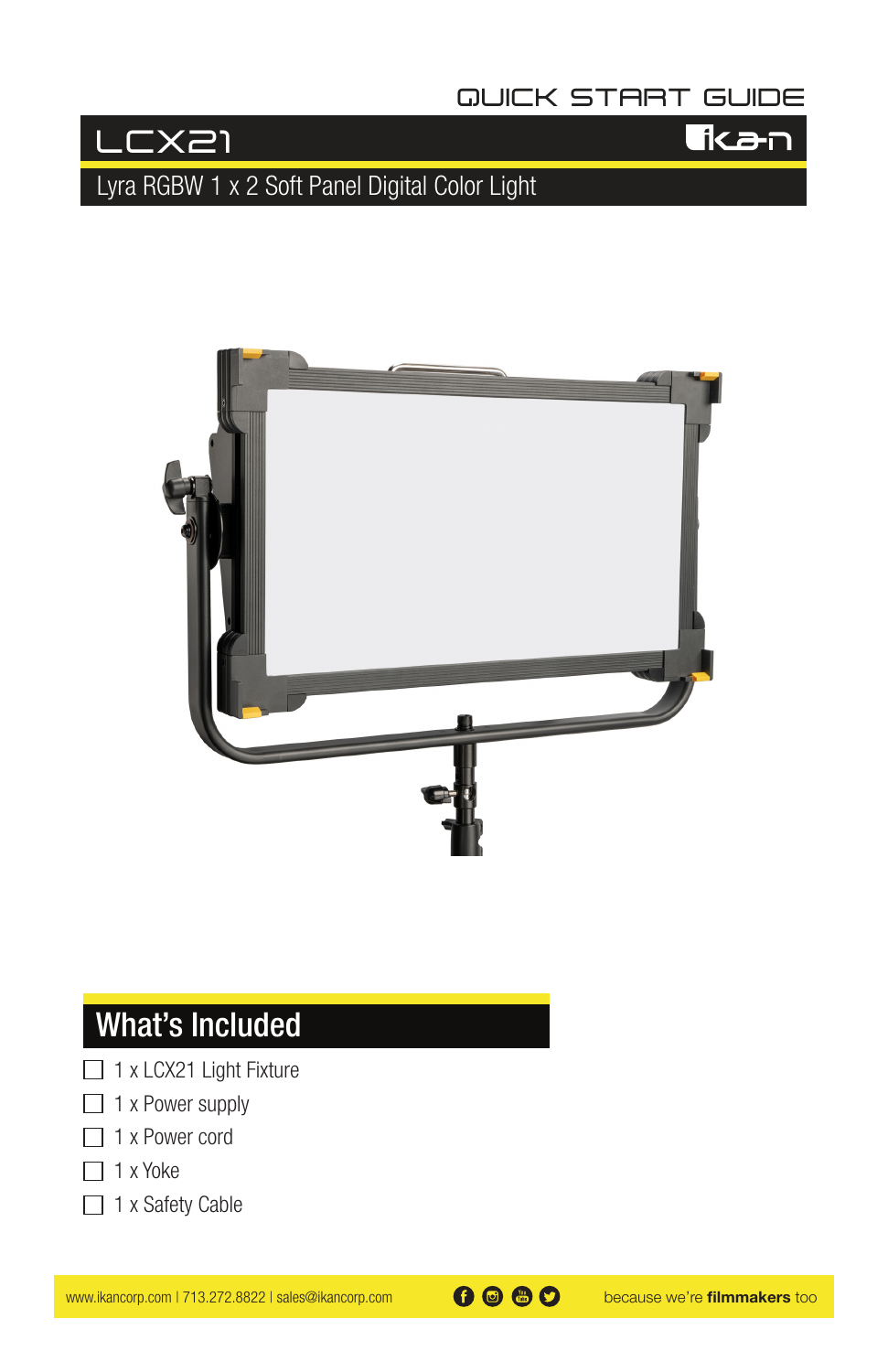## General Information

Thank you for buying the Lyra 1 x 2 RGBW Studio Light Soft Panel with DMX Control. This fixture has been designed to perform reliably for years when the guidelines in this booklet are followed. Please read and understand the instructions in this manual carefully and thoroughly before attempting to operate this unit. These instructions contain important information regarding safety during use and maintenance.

Every fixture has been thoroughly tested. Carefully check the shipping carton for damage that may have occurred during shipping. If the carton appears to be damaged, carefully inspect your unit for damage and be sure all accessories necessary to operate the unit have arrived intact. In the event damage has been found or parts are missing, please contact our customer support team for further instructions. Please do not return this unit to your dealer without first contacting customer support at the number listed below. Please do not discard the shipping carton in the trash. Please recycle whenever possible.

## Safety Instructions

This fixture is an extremely sophisticated piece of electronic equipment. To guarantee a smooth operation, it is important to follow the guidelines in this manual. The manufacturer of this device will not accept responsibility for damages resulting from the misuse of this fixture due to the disregard of the information printed in this manual.

This device falls under PROTECTION CLASS 1. It's essential this device be grounded properly. Only qualified personnel should perform all electrical connections.

#### \*WARNING\*

#### INDOOR USE ONLY! DO NOT EXPOSE FIXTURE TO RAIN AND MOISTURE! DO NOT PLUG FIXTURE INTO A DIMMER PACK! NEVER OPEN THIS FIXTURE WHILE IN USE! \*WARNING\*

For proper operation, follow the Installation guidelines described in this manual. Only qualified and certified personnel should perform installation of this fixture and only the original rigging parts (yoke) included with this fixture should be used for installation. Any modifications will void the original manufacturer's warranty and increase the risk of damage and/or personal injury.

Never look directly into the light source of this fixture to prevent risk of injury to your retina, which may induce blindness.

Always disconnect from main power source before performing any type of service and/or cleaning procedure. Only handle the power supply by the plug end, never pull out the plug by tugging the wire portion of the cord.

Do not operate this fixture if the power cord has become frayed, crimped and/or damaged. If the power cord is damaged, replace it immediately with a new one of similar power rating.

## General Guidelines

Do NOT disassemble or modify the light fixture.

Remove batteries when in storage.

Do NOT operate fixture with wet hands.

Do NOT operate in environments near flammable gasses or volatile liquids.

Do NOT operate in enclosed spaces where heat buildup can be extreme, such as a car on a sunny day. The increased heat may cause premature failure of the light fixture.

Do NOT place under heavy objects.

When hanging the light, always use a safety cable.

Do NOT block the air flow for the cooling fan.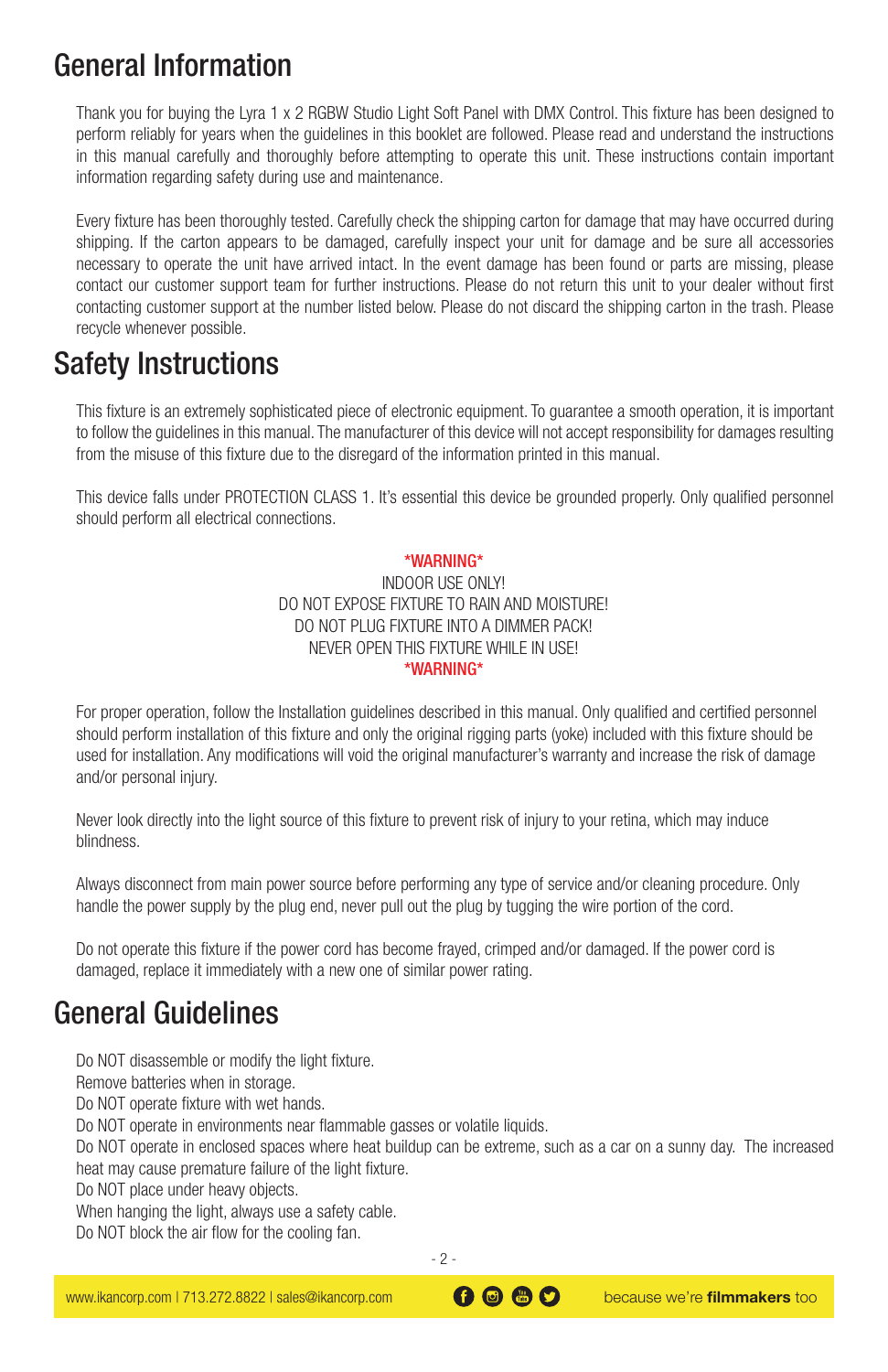## Fixture Overview



### Front View

- A. Yoke Locking Screw
- B. Accessory Clip
- C. Front Diffuser Panel
- D. Mount Locking Screw
- E. Yoke



### Back View

- A. V-lock Release Button
- B. V-lock Battery Plate
- C. AC Power Adapter
- D. Cooling Fan Air Outlet
- E. Control Panel
- F. Cooling Fan Air Inlet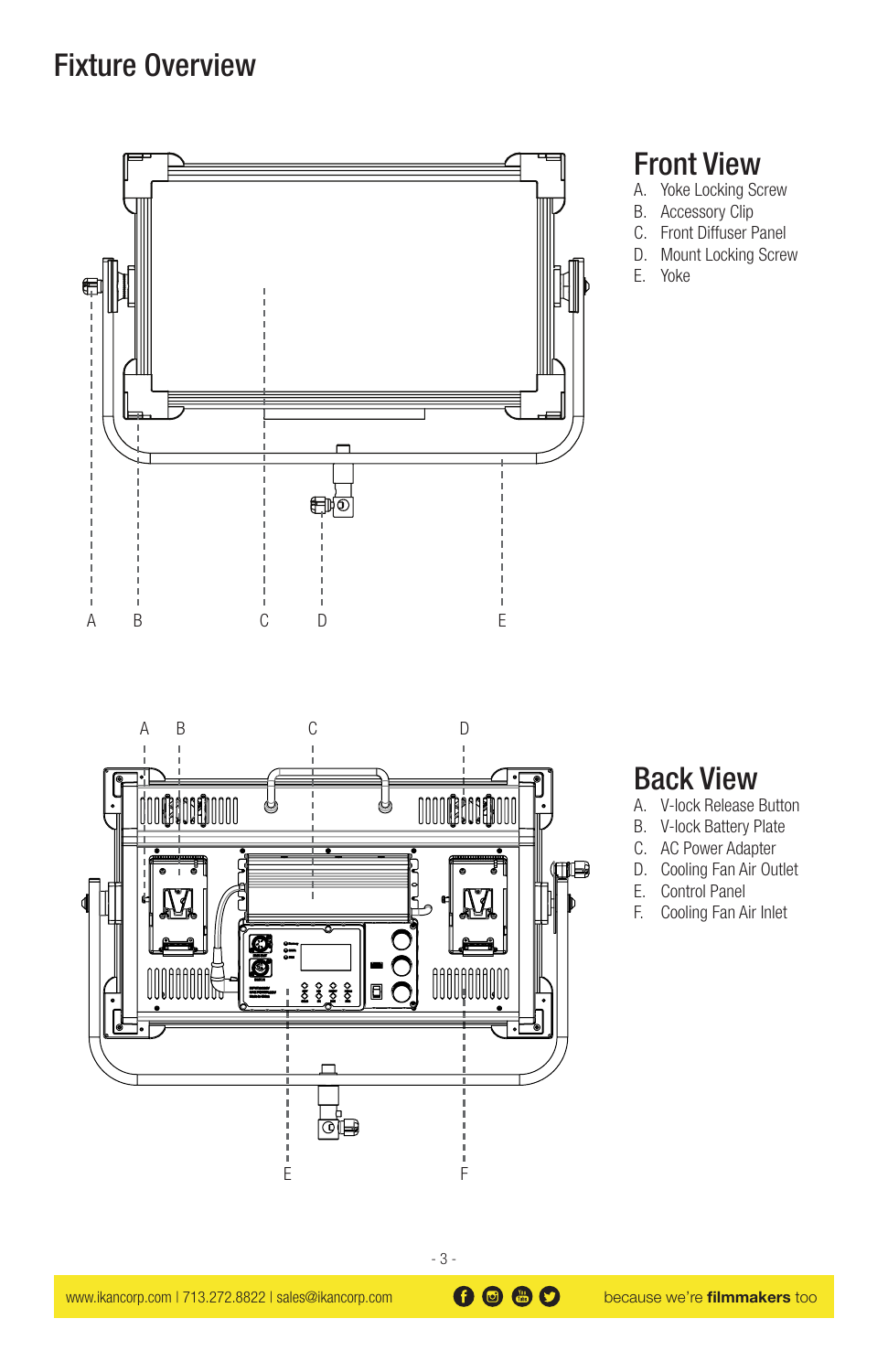## Control Panel



D. LCD Screen

## Knob Functions



#### Knob 1

- TURN the knob to select the desired mode in menu.

PRESS to SELECT

- In sub-menu, TURN the knob to navigate or adjust designated interval marked with the symbol.
- PRESS to SELECT designated interval marked with the symbol.



#### Knob 2

- In sub-menu, TURN the knob to adjust designated interval marked with
- the  $\triangle$  symbol.
- PRESS knob to navigate BACK in the menu.



#### Knob 3

- In sub-menu, TURN the knob to adjust designated interval marked with the  $\mathbf{\times}$  symbol.

- This knob does not have a PRESS function.

(CCT, HSI, RGBW, MENU, GELS, FX, DMX, FAN)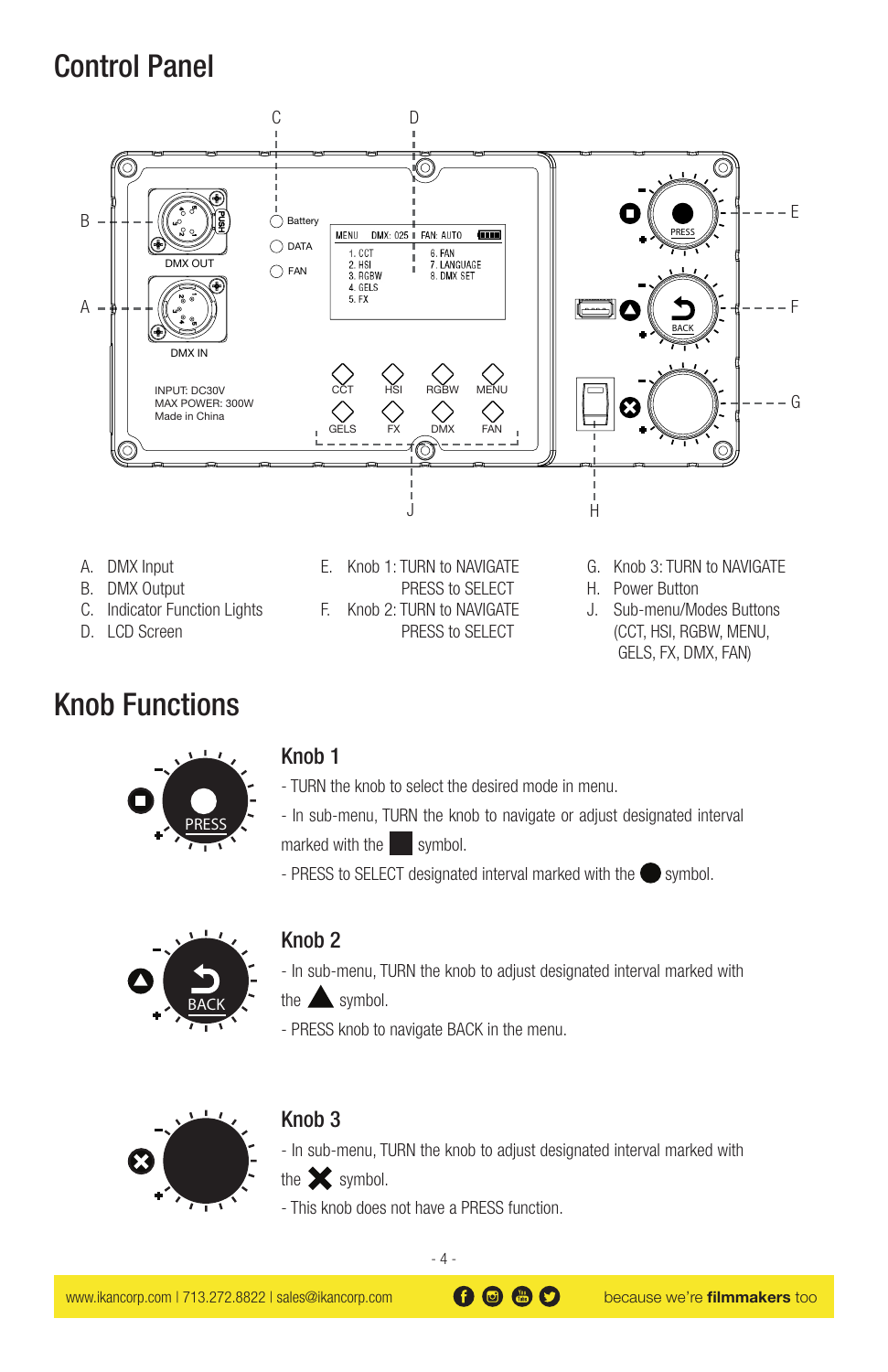## LCD Screen / Menu

### Menu Operation

- 1. TURN knob 1 to choose the desired submenu and PRESS to SELECT.
- 2. The shortcut buttons below the LCD screen can also be used to enter a sub-menu directly.
- 3. To navigate back to the Main Menu, PRESS knob 2 to go BACK or push the shortcut MENU button below the LCD screen.

| MENU    |         | DMX: 025 FAN: AUTO |  |
|---------|---------|--------------------|--|
| 1. CCT  |         | 6. FAN             |  |
| 2. HSI  |         | 7. LANGUAGE        |  |
|         | 3. RGBW | 8. DMX SET         |  |
| 4. GELS |         |                    |  |
| 5. FX   |         |                    |  |
|         |         |                    |  |
|         |         |                    |  |





## Sub-Menu Functions

### CCT (Correlated Color Temperature)

| PROFILE:    | 1 – 5 ………………………… To change profile, PRESS knob 1 ●                     |  |
|-------------|------------------------------------------------------------------------|--|
| CCT:        | 2800K - 10.000K ······························· To adiust. TURN knob 1 |  |
| INTENSITY:  |                                                                        |  |
| $GREFN +/-$ |                                                                        |  |

### HSI (Hue, Saturation, Intensity)

|             | COLOR SCHEME: R+G+B ····························· To change scheme, PRESS knob 1 ● |  |
|-------------|------------------------------------------------------------------------------------|--|
|             | (Color Scheme Choices: $R + G + B$ $R + G$ $R + B$ $B + G$ )                       |  |
| SATURATION: |                                                                                    |  |
| INTENSTIY:  |                                                                                    |  |
| HUE SHIFT:  |                                                                                    |  |

#### RGBW (Color Component)

To SCROLL through colors, TURN knob 1 - 1

| RED LED:          |  |  |
|-------------------|--|--|
| <b>GREEN LED:</b> |  |  |
| BLUE LED:         |  |  |
| WHITE LED:        |  |  |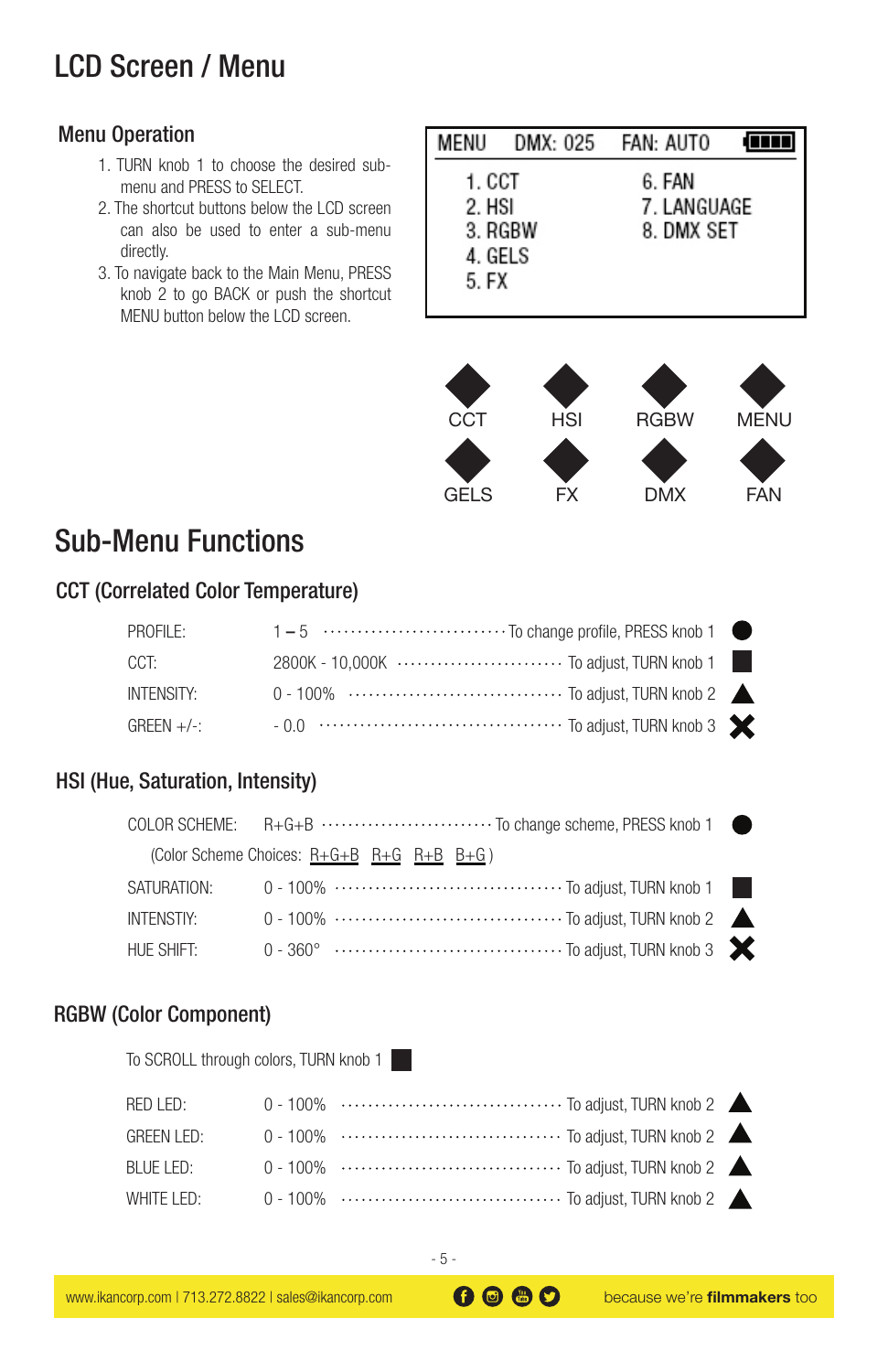## Sub-Menu Functions

### Special FX (Effects Presets)

To SCROLL through FX, TURN knob 1 To SELECT desired FX, PRESS knob 1



| <b>FX: PARTY</b><br>SATURATION:<br><b>INTENSITY:</b><br>SPEED: | 0 - 100%  To adjust, TURN knob 1<br>0 - 100% ···· To adjust, TURN knob 2<br>0 - 100%  To adjust, TURN knob 3                 | FX: COP<br><b>INTENSITY:</b>                                | 0 - 100%  To adjust, TURN knob 2<br>COLOR COMBO: $R + B + W \cdots$ To adjust, TURN knob 3<br>(Color Combo Choices: R+B+W B+W R+B B)                  |
|----------------------------------------------------------------|------------------------------------------------------------------------------------------------------------------------------|-------------------------------------------------------------|-------------------------------------------------------------------------------------------------------------------------------------------------------|
| <b>FX: CANDLE</b><br><b>INTENSITY:</b><br>SPEED:               | 0 - 100%  To adjust, TURN knob 2<br>0 - 100% $\cdots$ To adjust, TURN knob 3                                                 | <b>FX: FIRE</b><br>COLORS:<br><b>INTENSITY:</b><br>SPEED:   | 0 - 2 To adjust, TURN knob 1<br>0 - 100%  To adjust, TURN knob 2<br>0 - 100%  To adjust, TURN knob 3                                                  |
| <b>FX: CLUB</b><br>COLORS:<br><b>INTENSITY:</b><br>SPEED:      | 3 - 24 ……… To adjust, TURN knob 1<br>$0 - 100\%$ $\cdots$ To adjust, TURN knob 2<br>0 - 100% ···· To adjust, TURN knob 3     | <b>FX: FIREWORKS</b><br>SATURATION:<br>INTENSITY:<br>SPEED: | To TRIGGER Fireworks FX, PRESS knob 1<br>0 - 100%  To adjust, TURN knob 1<br>0 - 100%  To adjust, TURN knob 2<br>0 - 100% ···· To adjust, TURN knob 3 |
| <b>FX: CHASE</b><br>SATURATION:<br><b>INTENSITY:</b><br>SPEED: | 0 - 100%  To adjust, TURN knob 1<br>$0 - 100\% \cdots$ To adjust, TURN knob 2<br>$0 - 100\%$ $\cdots$ To adjust, TURN knob 3 | <b>FX: LIGHTNING</b><br><b>INTENSITY:</b><br>SPEED:         | To TRIGGER Lightning FX, PRESS knob 1<br>0 - 100% ···· To adjust, TURN knob 2<br>0 - 100%  To adjust, TURN knob 3                                     |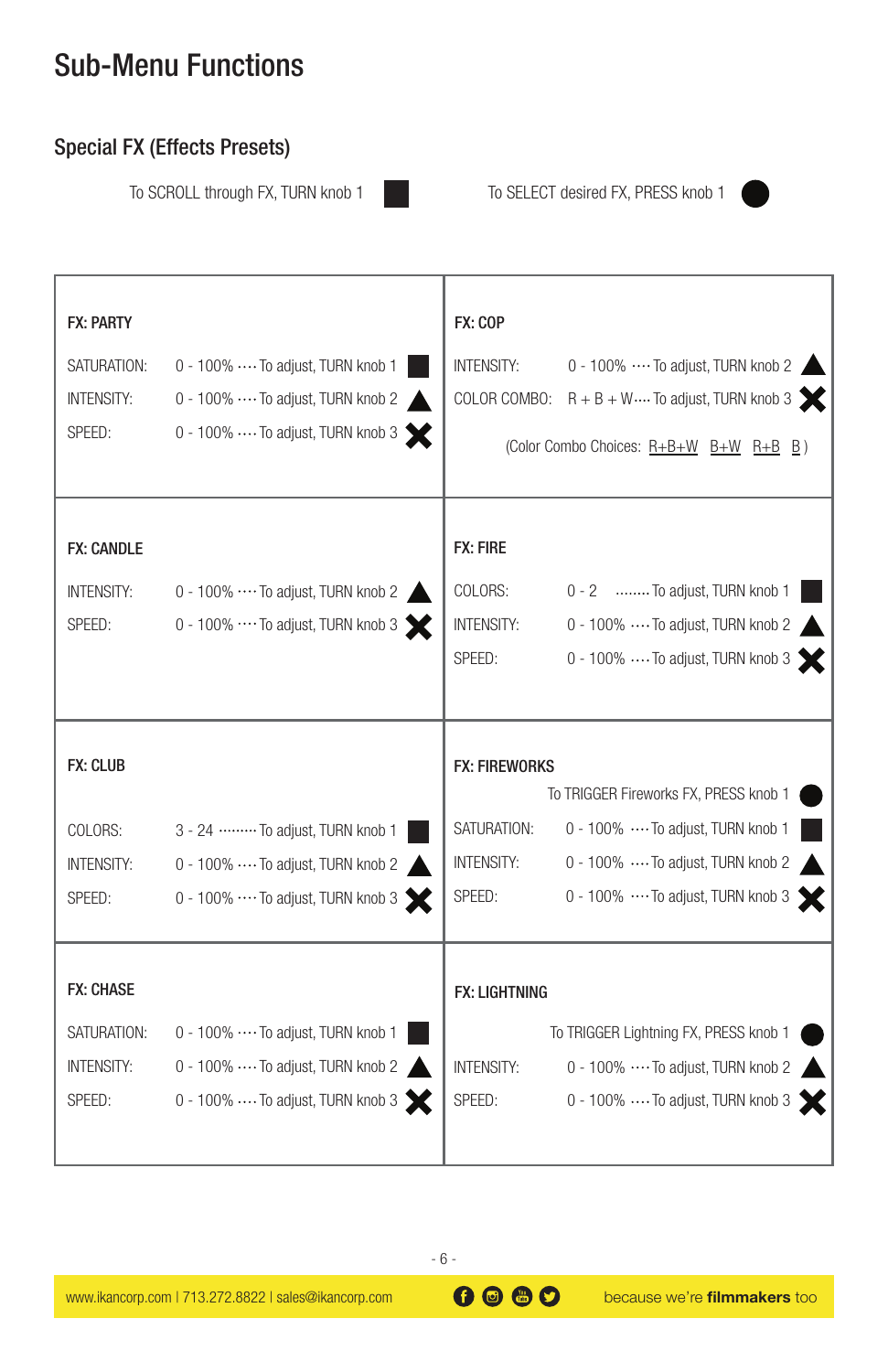## Sub-Menu Functions

### GEL (Gel Filters)

To SCROLL through Gels, TURN knob 1 To SELECT desired Gel, PRESS knob 1

**Description FLUOROFILTER** 07 CTAN 15 CTAN 30 CTAN 60 CTAN 90 CTAN 15 GREEN 30 GREEN 60 GREEN 90 GREEN 15 YELLOW 30 YELLOW 60 YELLOW 90 YELLOW 15 RED 30 RED 60 RED 90 RED 15 MAGENTA 30 MAGENTA 60 MAGENTA 90 MAGENTA 15 PINK 30 PINK 60 PINK 90 PINK

| TEMPERATURE:      | 3200 K / 5600 K ············· To toggle, TURN knob 1          |  |
|-------------------|---------------------------------------------------------------|--|
| <b>INTENSITY:</b> | 0 - 100% · · · · · · · · · · · · · · · To adjust, TURN knob 2 |  |
| APPLY GEL:        | YES / NO  To toggle, TURN knob 3                              |  |

| LCX21# | Rosco | Description    | LCX21# | Rosco |  |
|--------|-------|----------------|--------|-------|--|
| 0328   | R3202 | <b>CTB</b>     | 9102   | R3310 |  |
| 1228   | R3203 | 3/4 CTB        | 9203   | R4307 |  |
| 1218   | R3204 | $1/2$ CTB      | 2219   | R4315 |  |
| 2218   | R3206 | $1/3$ CTB      | 2418   | R4330 |  |
| 2118   | R3208 | $1/4$ CTB      | 0828   | R4360 |  |
| 2108   | R3216 | 1/8 CTB        | 0925   | R4390 |  |
| 0586   | R3220 | 2X CTB         | 2209   | R4415 |  |
| 9101   | R3407 | CTO            | 6506   | R4430 |  |
| 9103   | R3411 | 3/4 CTO        | 9701   | R4360 |  |
| 6106   | R3408 | 1/2 CTO        | 9901   | R4390 |  |
| 3108   | R3409 | 1/4 CTO        | 4208   | R4515 |  |
| 3109   | R3410 | 1/8 CTO        | 9304   | R4530 |  |
| 9100   | R3420 | 2X CTO         | 9301   | R4560 |  |
| 9201   | R3441 | <b>CTS</b>     | 9300   | R4590 |  |
| 9206   | R3442 | $1/2$ CTS      | 3009   | R4615 |  |
| 3208   | R3443 | <b>1/4 CTS</b> | 9008   | R4630 |  |
| 4108   | R3444 | 1/8 CTS        | 9002   | R4660 |  |
| 6408   | R3304 | <b>GREEN</b>   | 9000   | R4690 |  |
| 2208   | R3315 | 1/2 GREEN      | 3007   | R4715 |  |
| 2109   | R3316 | 1/4 GREEN      | 7018   | R4730 |  |
| 2106   | R3317 | 1/8 GREEN      | 9013   | R4760 |  |
| 4009   | R3308 | <b>MAGENTA</b> | 9012   | R4790 |  |
| 3008   | R3309 | 3/4 MAGENTA    | 3006   | R4815 |  |
| 4008   | R3313 | 1/2 MAGENTA    | 8008   | R4830 |  |
| 3118   | R3314 | 1/4 MAGENATA   | 9003   | R4860 |  |
| 2107   | R3318 | 1/8 MAGENTA    | 9001   | R4890 |  |
|        |       |                |        |       |  |

| because we're filmmake |  |  |
|------------------------|--|--|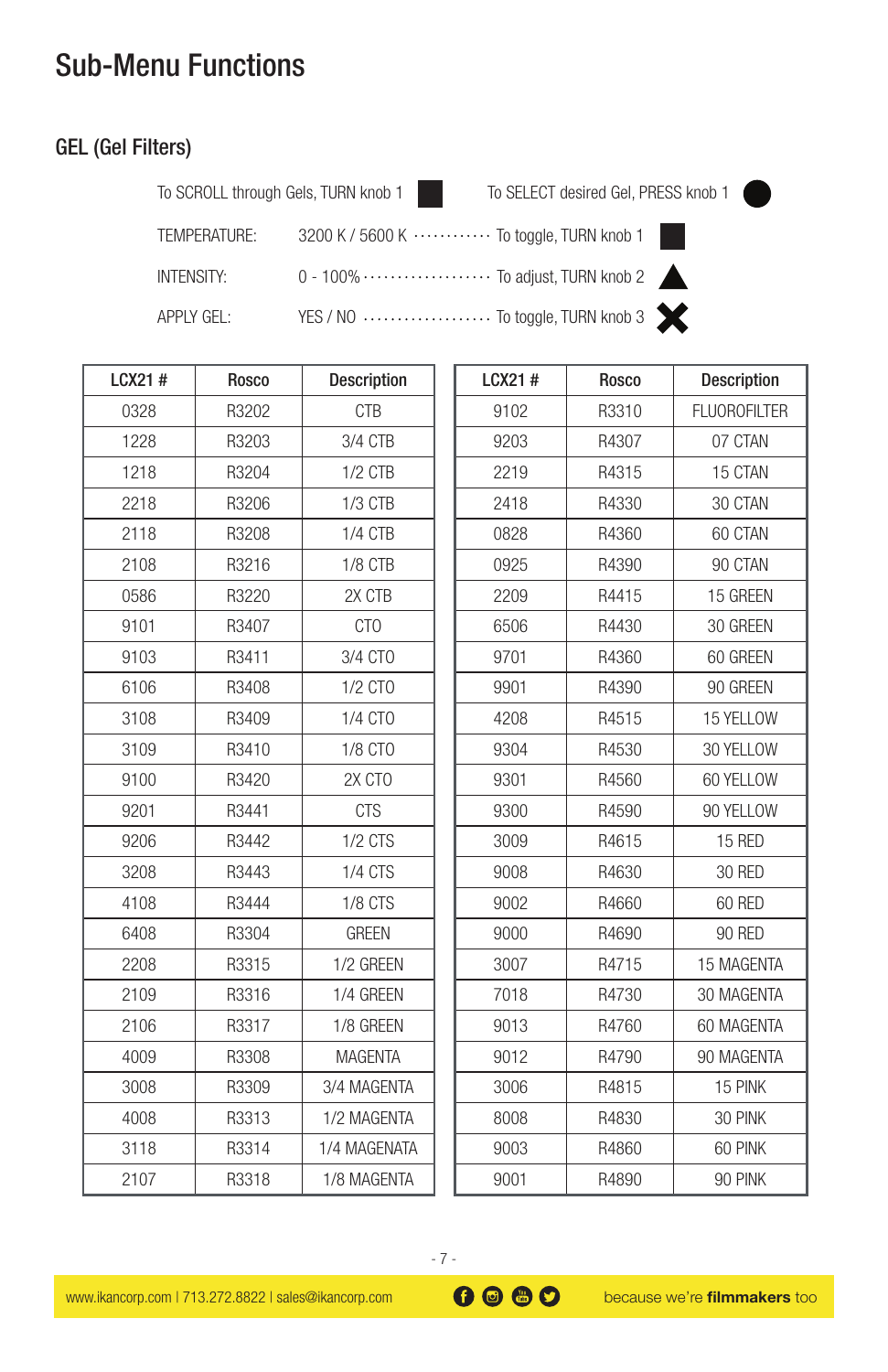## Sub-Menu Functions

### FAN (Cooling Fan Speed Options)

To SCROLL through Fan options, TURN knob 1

To SELECT desired Fan option, PRESS knob 1

To SELECT desired Language, PRESS knob 1

\* Auto Speed - The fan runs according to the temperature inside the light

\* Speed Options: OFF, LOW, MEDIUM, HIGH

### LANGUAGE (Display Language Options)

To SCROLL through Language options, TURN knob 1

\* Languages offered: English, Chinese

### DMX SETTINGS

To SCROLL through DMX options, TURN knob 1

#### DMX ADDRESS

001-512 ............... To adjust, TURN knob 1 DMX ADDRESS:

To select address, PRESS knob 1

#### DMX INFORMATION

CCT & HSI 8-BIT 10 CHANNELS \* This page only displays DMX information, no selections can be made

#### DMX CONNECTION CONTROL

Seven channels are require for poper DMX control over all parameters.

For example: If DMX address is 1 then,

- 1 Brightness
- 2 Color Temperature Control
- 3 Green/Magenta
- 4 Saturation
- 5 Monochrome Red Control
- 6 Monochrome Green Control
- 7 Monochrome Blue Control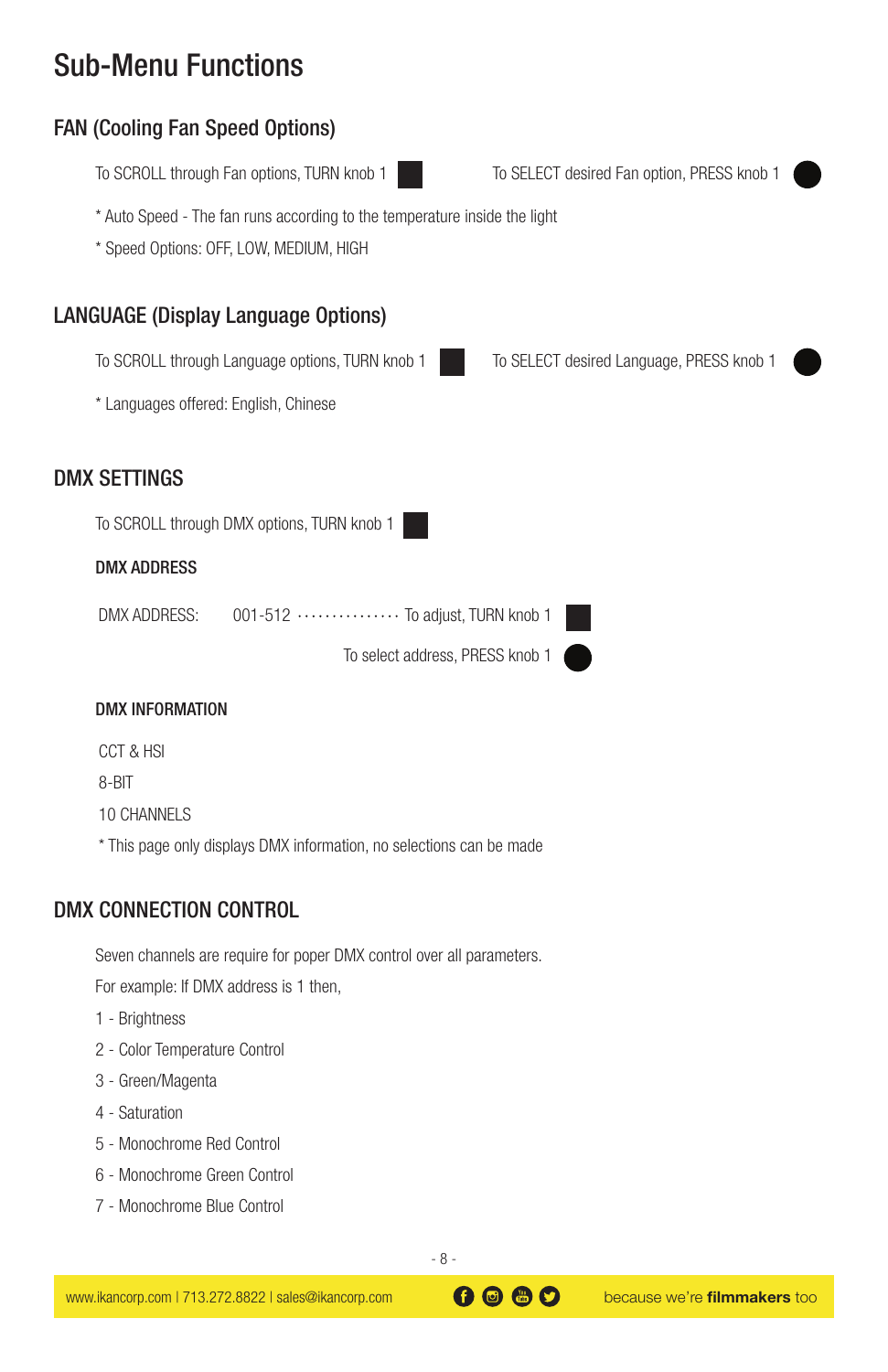## Indicator Function Description



#### Battery Indicator

When the Battery indicator light is ON, the V-lock battery is being used to power the light. When the Battery indicator light FLASHES, the V-lock battery is running low. When the Battery indicator is OFF, the AC power adapter is being used to power the light. Note: When the light is battery powered, the light fixture's max output power is reduced to 80%.

#### Data Indicator

When the Data indicator light is ON, the DMX 512 remote control function is being used. When the Data indicator light FLASHES ONCE, the light receives an effective remote control signal once.

#### Fan Indicator

When the Fan indicator light is ON, the fan is working normally. When the Fan indicator is OFF, the fan is not working.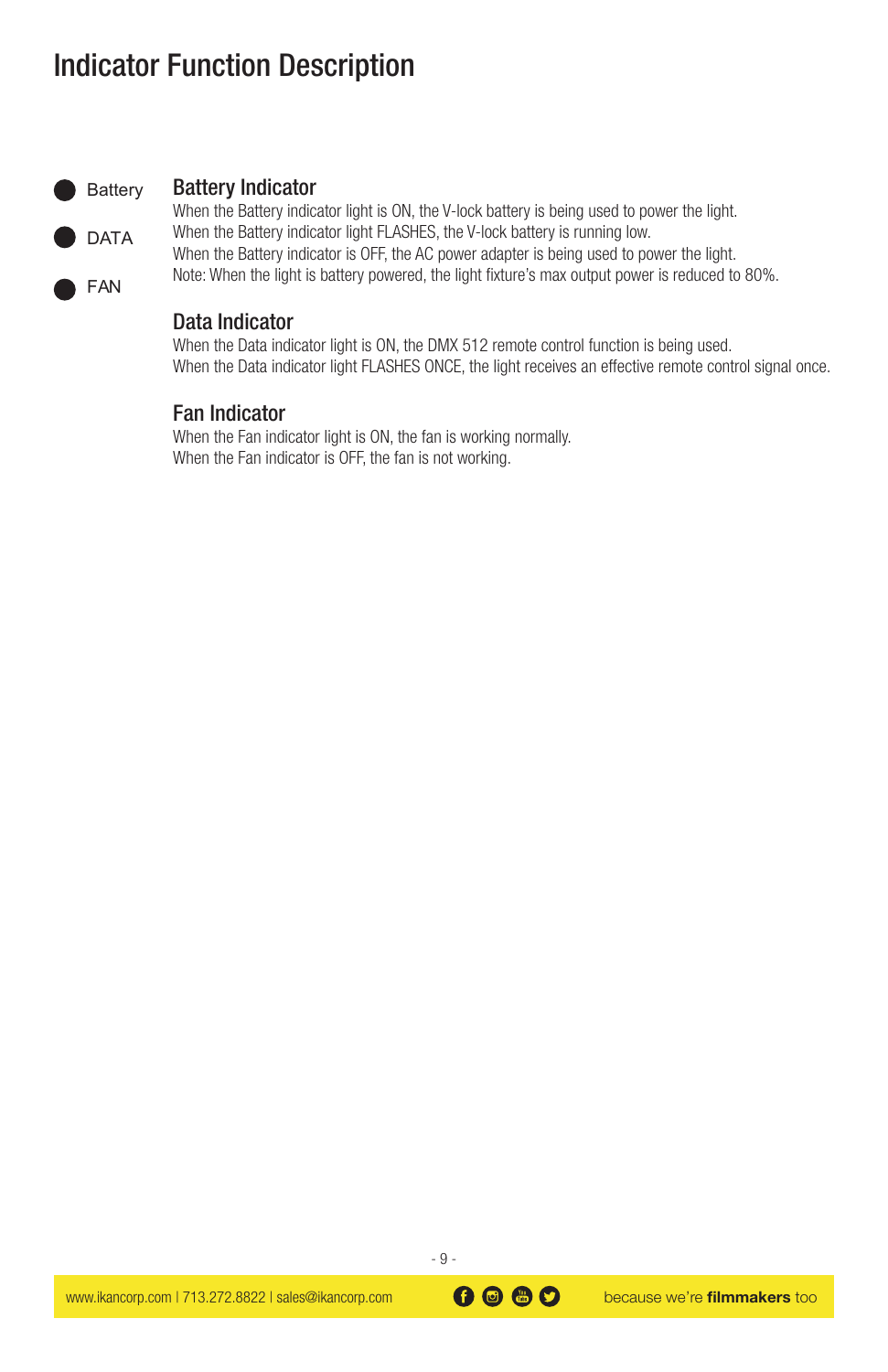### **CAUTION**

Disconnect power before cleaning or maintenance.

#### CLEANING

Frequent cleaning is recommended to insure proper function, optimized light output, and an extended life. The frequency of cleaning depends on the environment in which the fixture operates: damp, smoky, or particularly dirty environments can cause greater accumulation of dirt on the fixture.

Never use alcohol, solvents, or ammonia- based cleaners.

### MAINTENANCE

Regular inspections are recommended to insure proper function and extended life. There are no user serviceable parts inside this fixture. Please refer all other service issues to an authorized Ikan service technician. Should you need any spare parts, please order genuine parts from your local Ikan dealer.

#### Please refer to the following points during routine inspections:

- Be sure all screws and fasteners are securely tightened at all times. Lose screws may fall out during normal operation resulting in damage or injury as larger parts could fall.
- Check for any deformations on the housing, rigging hardware and rigging points (ceiling, suspension, trussing). Deformations in the housing could allow for dust to enter into the fixture. Damaged rigging points or unsecured rigging could cause the fixture to fall and seriously injure a person(s).
- Electric power supplies and cables must not show any damage or fraying. Never remove the ground prong from the power cable.

|  | <b>LCX21 Specifications</b> |  |
|--|-----------------------------|--|
|--|-----------------------------|--|

| <b>Light Source</b>              | RGBW LED's                           |
|----------------------------------|--------------------------------------|
| Lens                             | 1/2-stop Diffusion                   |
| Beam Angle                       | 110 degrees                          |
| Control/Dimming                  | DMX & Local Knob Control             |
| <b>Build Material</b>            | Metal & Plastic Shell                |
| <b>Cooling System</b>            | <b>Active Cooling</b>                |
| Yoke                             | Baby 5/8" - Junior 1 1/8" Combo Pin  |
| Fixture Size                     | 28.4 x 20.5 x 7.2 in                 |
| <b>Fixture Weight</b>            | 32.5 lbs                             |
| Power Supply                     | Input: 100-240 VAC<br>Output: 30 VDC |
| <b>Fixture Power Consumption</b> | 300 Watts                            |

### Optional Accessories

Some other products that work well with this item available from Ikan include:

| LBD20           | Barn Doors for Lyra 1 x 2 Studio Light                    |
|-----------------|-----------------------------------------------------------|
| <b>IOC-713</b>  | Iron C-Clamp with 1/2-inch Attachment Bolt                |
| <b>IOC-1053</b> | Light Mounting Accessory Baby 5/8" / Junior 1 1/8" (TVMP) |
| <b>SW-04</b>    | Safety Wire                                               |